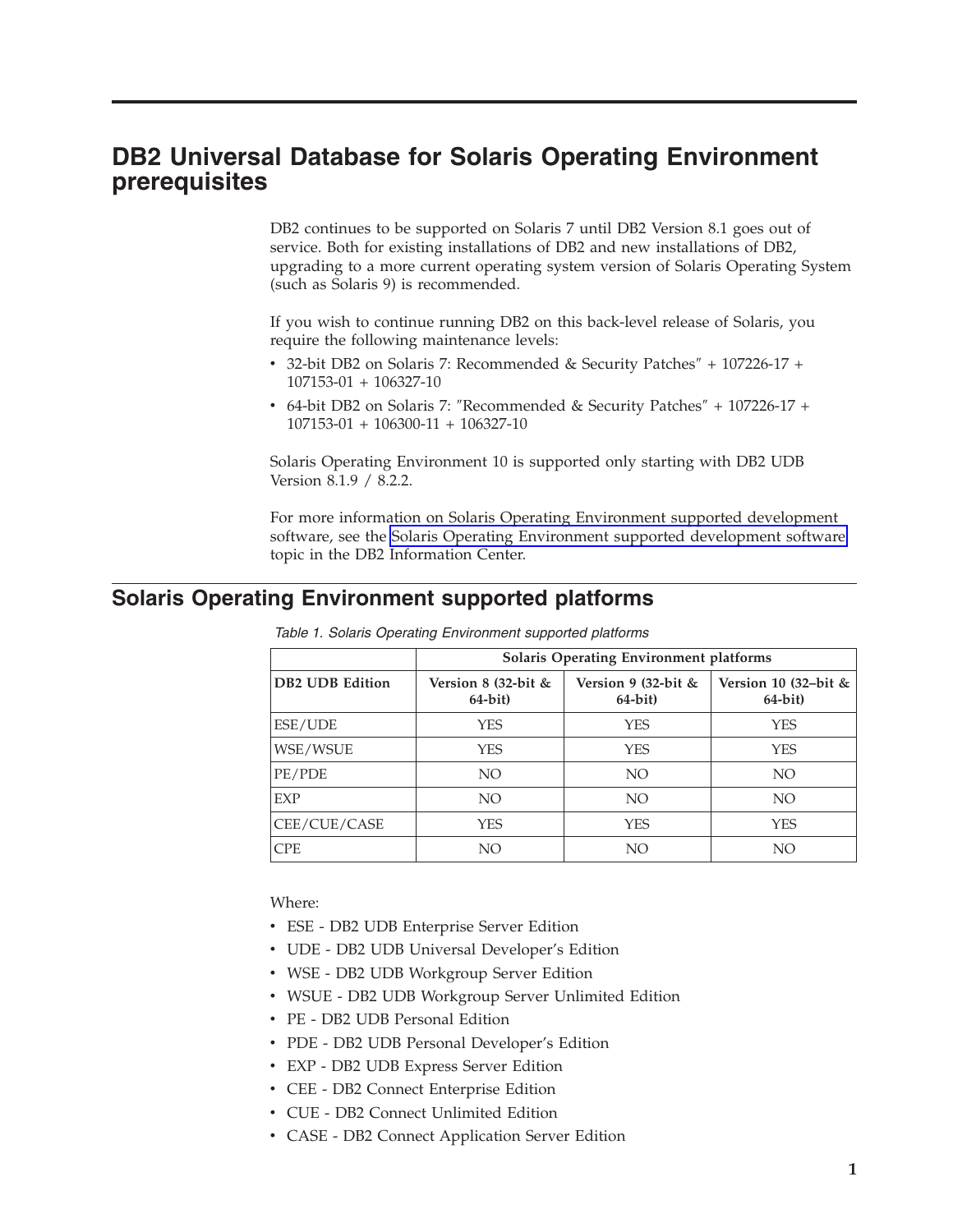v CPE - DB2 Connect Personal Edition

## **Data Links Version 8.2 support**

Data Links Version 8.2 is supported on:

- AIX 4.3, 5.1, and 5.2
- Solaris Operating Environment 7 and 8
- v Windows NT and Windows 2000; only Intel systems, AMD systems are not tested or supported

Data Links Version 8.2 is only supported on these operating systems on 32-bit.

# **Solaris Operating Environment prerequisites**

|                                      | <b>DB2</b> Edition                                                                                                      |                                                                                                                                                            |  |
|--------------------------------------|-------------------------------------------------------------------------------------------------------------------------|------------------------------------------------------------------------------------------------------------------------------------------------------------|--|
| <b>DB2</b> Version                   | <b>Workgroup Edition</b><br>(single-partition database<br>environment only)                                             | <b>Enterprise Server Edition</b><br>(single-partition and<br>partitioned database<br>environment)                                                          |  |
| Version 8.2 or<br>Version 8 FixPak 7 | - Solaris 7 (32-bit & 64-bit)<br>"Recommended &<br>Security Patches"                                                    | - Solaris 7 (32-bit)<br>"Recommended &<br>Security Patches"                                                                                                |  |
| Version 8.1.6                        | $+ 107226 - 17$<br>$+ 107153 - 01$                                                                                      | $+ 107226 - 17$<br>$+ 107153 - 01$                                                                                                                         |  |
| Version 8 FixPak 5                   | $+ 106327 - 10$                                                                                                         | $+ 106327 - 10$                                                                                                                                            |  |
| Version 8.1.4                        | - Solaris 8 (32-bit & 64-bit)<br>"Recommended &                                                                         | - Solaris 7 (64-bit)<br>"Recommended &                                                                                                                     |  |
| Version 8 FixPak 3                   | Security Patches"<br>+ 108921-12                                                                                        | Security Patches"<br>$+ 107226 - 17$                                                                                                                       |  |
| Version 8.1.2                        | $+ 108940 - 24$<br>$+ 108434 - 03$<br>$+ 108528 - 12$                                                                   | $+ 107153 - 01$<br>$+ 106300 - 11$<br>$+ 106327 - 10$                                                                                                      |  |
|                                      | - Solaris 9 (32-bit & 64-bit)<br>- Solaris 10 64-bit only, but<br>will support both 32-bit and<br>64-bit DB2 instances. | - Solaris 8 (32-bit)<br>"Recommended &<br>Security Patches"<br>$+ 108921 - 12$<br>$+ 108940 - 24$<br>$+ 108434 - 03$<br>$+ 108528 - 12$                    |  |
|                                      |                                                                                                                         | - Solaris 8 (64-bit)<br>"Recommended &<br>Security Patches"<br>$+ 108921 - 12$<br>$+ 108940 - 24$<br>$+ 108435 - 03$<br>$+ 108434 - 03$<br>$+ 108528 - 12$ |  |
|                                      |                                                                                                                         | - Solaris 9 (32-bit & 64-bit)<br>- Solaris 10 (32-bit & 64-bit)                                                                                            |  |

*Table 2. Solaris operating system prerequisites*